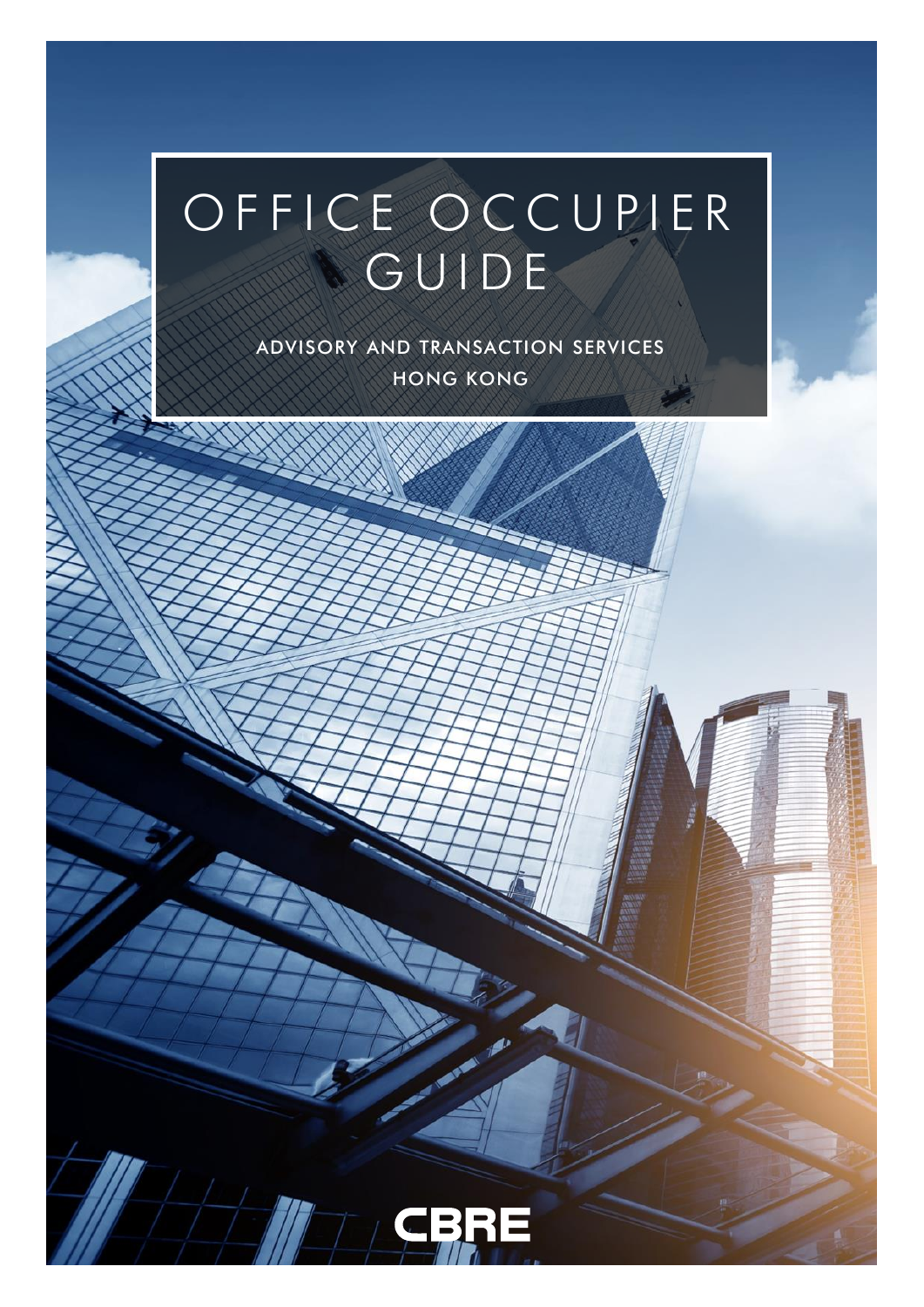## **TENANCY AGREEMENT**

Tenancy Agreements are legally binding contracts specifying the detailed rights and obligations of both the tenants and landlords during the lease term. Whilst CBRE can confirm commercial terms and advise on individual landlord practices, tenants are advised to have the document reviewed by their legal advisors and seek independent legal assistance in understanding its terms prior to signing. Typically, most landlords of single-owned or Grade A buildings are less willing to accept major amendments and tenants are expected to accept the landlord's standard format with minimal changes. Anything of material importance can and should be raised prior to signing.

## **SPACE MEASUREMENT**

No single standard of space measurement applies in Hong Kong. Floor areas are usually quoted based on either gross area, lettable area, or net area. As these measurements are used to calculate the rent, service charges and other charges, tenants should understand the difference between them by seeking independent professional opinion in order to compare the true cost on actual usable space of the premises. As a general reference only:

#### **NET AREA**

The actual usable area of the premises, sometimes quoted as the 'carpetable area.' In some cases, such as whole floor spaces, this also includes elevator lobbies. The efficiency of a net area is typically in the range of 95– 100% of the quoted area, meaning a 0–5% loss factor.

#### **LETTABLE AREA**

The net area plus structural columns and a percentage of the common areas, such as elevator lobbies and restrooms. Common areas are apportioned on a pro-rata basis if the floor is subdivided. Efficiency of the lettable area depends on the size of the floor plate and usually ranges from 70–90% of the quoted area.

#### **GROSS AREA**

The total area measured to the outside of the external walls, including elevator lobbies and wells, restrooms, staircases and all mechanical areas. Similar to lettable area, all elements of the common areas are apportioned on a pro-rata basis if the floor is subdivided. Depending on the size of the floor plate, the efficiency of gross area is in the range of 60–80% of the quoted area.



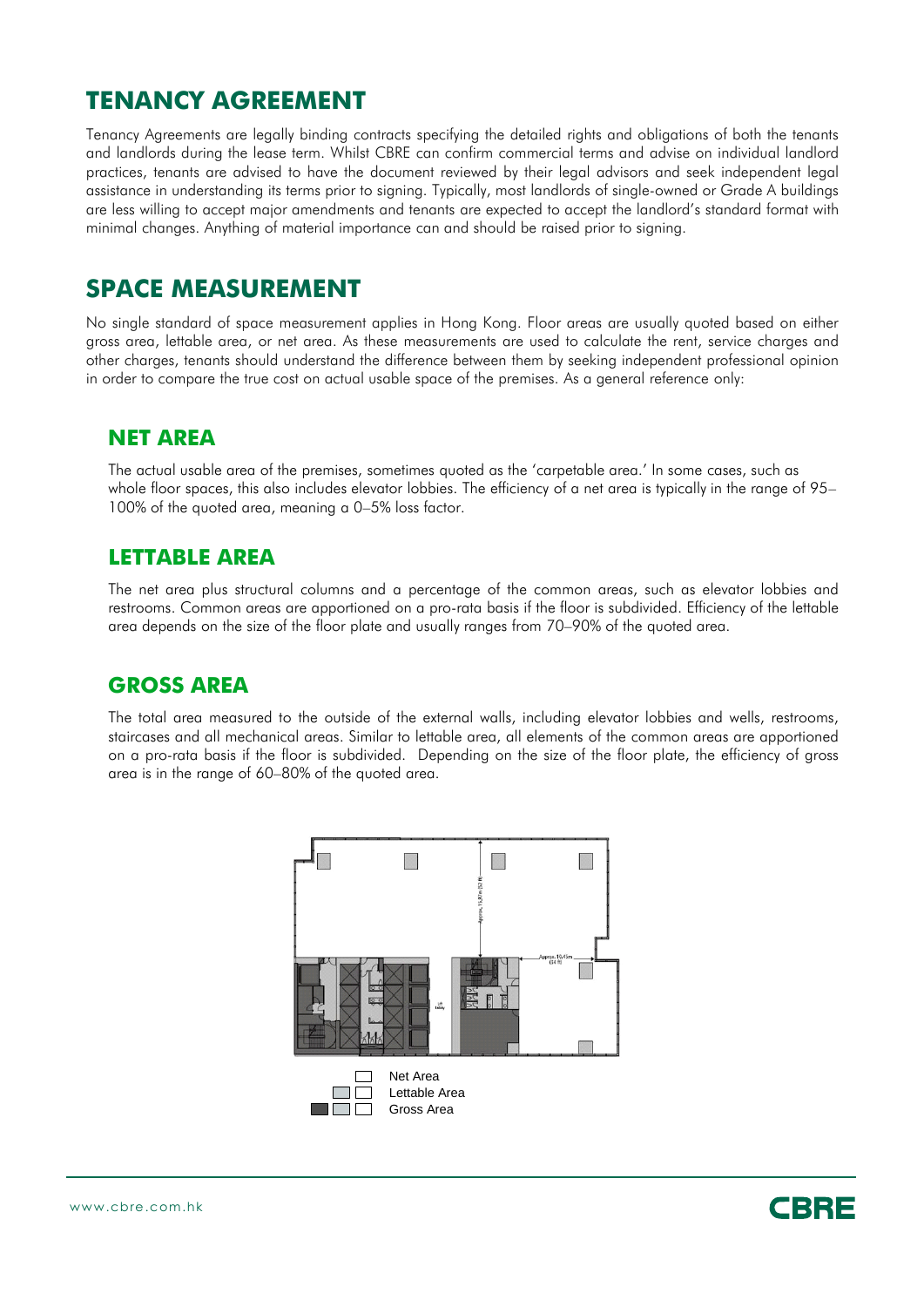## **LEASE LENGTH (TERM)**

#### **TYPICAL TERM**

Generally, a standard lease term is three years. Some large tenants may take leases of six to nine years, which is typically subject to rent reviews at the end of every third year at open market rent (OMR). If the parties cannot agree on OMR, an independent expert valuer or arbitrator determines it as defined in the Tenancy Agreement.

#### **OPTION TO RENEW**

Larger tenants can often secure an option to renew at expiry of the original lease. Conditions such as serving of notice and method of assessment of the rental are often stated in the Tenancy Agreement. Typically, rent is determined by OMR at lease renewal.

#### **EARLY TERMINATION**

There are typically no alienation rights for tenants in Hong Kong. In rare cases, the tenant may be able to terminate the lease early through one of two ways:

- Through negotiation and mutual written agreement to surrender by compensation, usually the full remaining amount owed.
- Through introduction of <sup>a</sup> replacement tenant to take up <sup>a</sup> new lease with terms and conditions agreeable to the landlord (usually at a higher or equal face rental).

In either case, the outgoing tenant will need the written permission and cooperation of the landlord and should expect to pay the landlord's share of the agency fee, legal costs and any other associated costs.

## **OCCUPANCY COSTS**

#### **RENT**

Rents are quoted and payable in Hong Kong Dollars (HK\$) per square foot on gross, lettable or net area on a monthly basis. Rents are payable in advance and are usually exclusive of management fee, rates, service charge or any additional costs. Common descriptions of rental include the following and their meaning below is provided as a general reference only:

#### Asking Rental

Rental quoted by the landlord. Typically there will be some room for negotiation.

#### Face or Headline Rental

Rental achieved after negotiation.

#### Effective Rental

Average rental achieved for the lease period after amortization of the rent-free period or other leasing incentives, calculated over the term of the lease.



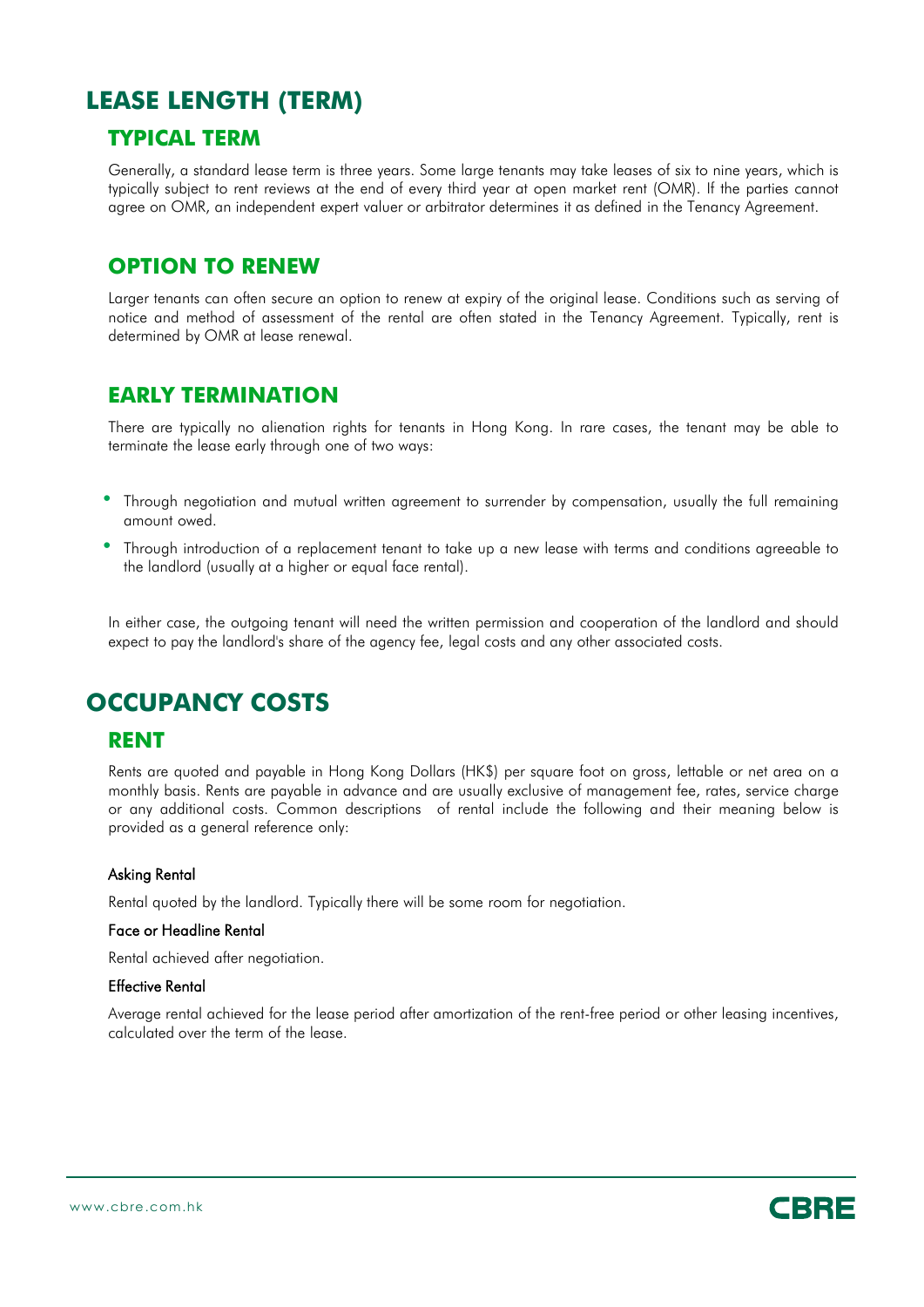#### **TENANT INCENTIVES**

Unlike other markets, there are limited tenant incentives in the form of fit-out or capital contributions. Typically rent-free is the main incentive provided by landlords.

#### **RENT-FREE PERIOD**

An incentive offered by the landlords to the tenants as an allowance for the fitting-out of the premises. The length of the rent-free period depends on the size of the premises and the prevailing market conditions.

#### **SERVICE CHARGES (MANAGEMENT FEE)**

Generally, a charge applicable to each tenant calculated on the letting area of the premises in net, lettable or gross. The fee is quoted per square foot per month, is non-negotiable and may be revised from time to time. This fee normally includes charges for the central air-conditioning supply, building management, cleaning and service of common areas, etc.

#### **GOVERNMENT RATES**

Generally, a tax payable to the Government, payable on a quarterly basis at certain percentage (eg 5%) of the rateable value of the premises as evaluated by the Government, typically paid by the tenant. The Government assesses the value annually.

#### **GOVERNMENT RENTS**

In gist, a payment required to be made to the Government on the rateable value of the premises. Whilst most landlords pay this themselves, some will pass it on to the tenant.

#### **TRANSACTION COSTS**

#### **STAMP DUTY**

A one-time tax payable to the Government based on the contract sum and length of the tenancy agreement, usually shared equally between the landlord and the tenant and calculated on the rent payable and length of lease term.

#### **LEGAL COST**

Tenant and landlord may appoint their own legal representatives. Unless specified otherwise, each party bears its own legal costs.

#### **CAR PARKING**

Car parking spaces tend to be scarce. Where spaces are available, these will normally be allocated on the basis of a monthly license agreement for a separate charge. The number of car parking spaces allocated is usually in proportion to the size of the premises leased.

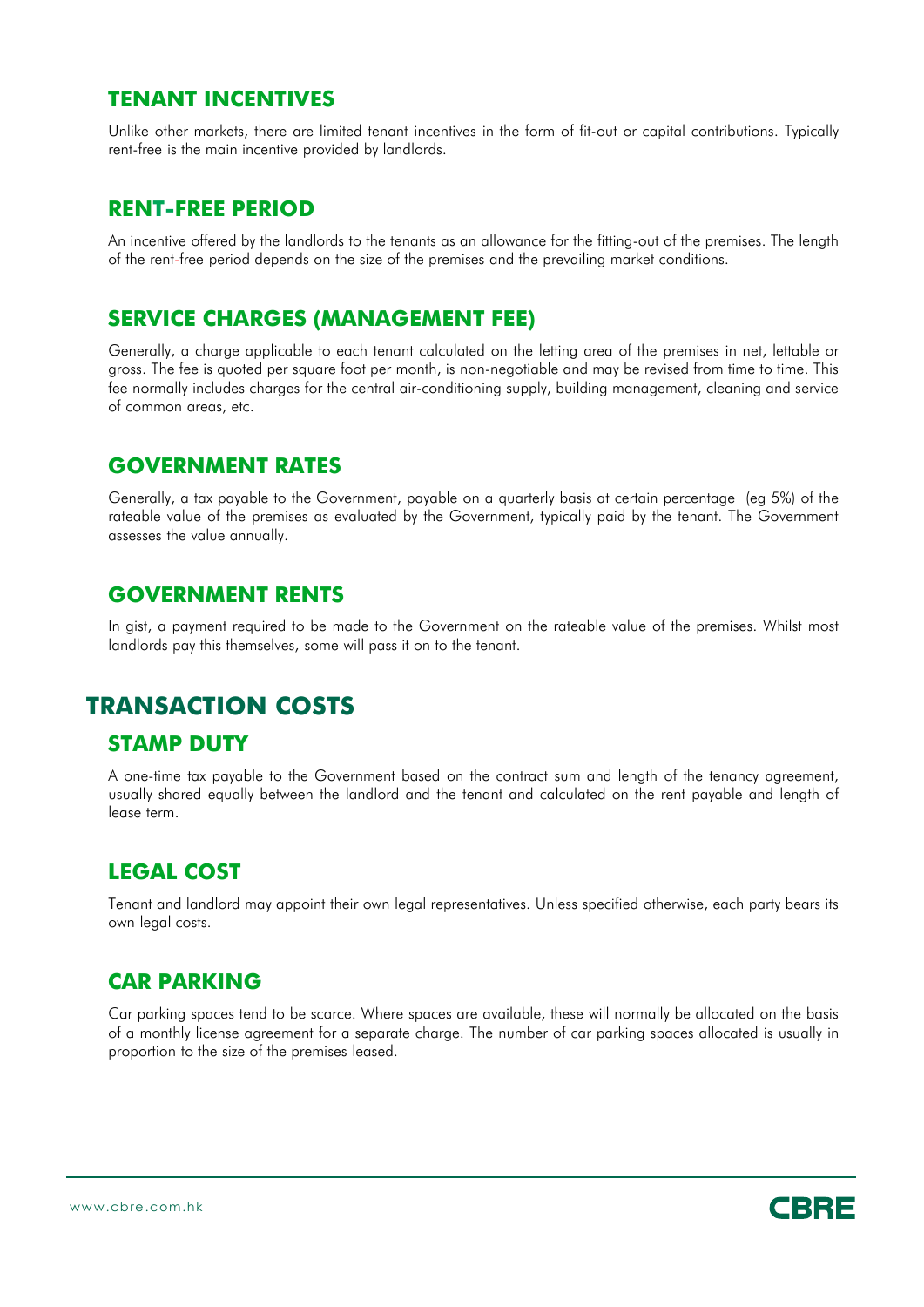#### **HOLDING DEPOSIT**

Usually equivalent to one month's rent and generally paid subject to contract (to the landlord or their solicitor) when an offer is made on a property and prior to receiving a draft Tenancy Agreement. This deposit normally becomes the first month's rent when the Tenancy Agreement is signed. Sometimes, the amount of holding deposit may be as much as three months' rent. This deposit is usually fully refundable in the event that the Tenancy Agreement is not signed by both parties. Sometimes, the offer letter may be signed as a binding contract.

#### **SECURITY DEPOSIT**

This is usually equivalent to three to six months' rent, management fees and government rates and is payable by the tenant to the landlord upon signing the formal Tenancy Agreement. The security deposit is held by the landlord for the period of the tenancy and, provided that the tenant has upheld all the terms of the Tenancy Agreement (such as paying the rent and bills, and maintaining the property in good condition), is refundable after the tenancy period.

Terms on which the deposit is returned should be stated in the formal Tenancy Agreement. Most tenancy agreements stipulate that the security deposit will be returned within 14 days to one month after the tenant moves out to give the landlord time to check the condition of the property and ensure that all bills have been settled. Unlike many other countries, in Hong Kong, the security deposit is repaid without interest.

## **AGENCY FEE**

#### New Lease

The landlord usually pays a fee to the agent who introduces a tenant to the landlord.

#### Lease Renewal

The tenant pays the fee to the broker representing them. The standard rate is a portion of one month or a percentage of savings over the new lease term based on the landlord's proposed rental.

#### Sublease

Typically the sublandlord pays the fee to its broker.

#### Purchase and Sales

Usually the buyer pays 1% to its broker, and the seller pays 1% to its broker. The fee is negotiable, influenced by market conditions and the total value of the transaction.

## **FIT-OUT (TENANT IMPROVEMENTS) FIT-OUT COSTS**

Tenants normally pay for all tenant improvements. The standard handover condition from landlords includes a space with suspended ceilings, ceiling lighting and restrooms.

In general, a tenant is free to use its own architect and engineers, but is required to use the landlord's nominated contractor for electrical and plumbing works. The tenant must fit out the premises according to plans and specifications as approved in writing by the landlord. Most landlords charge the tenant a vetting fee for reviewing and obtaining approval for the tenant's plans.

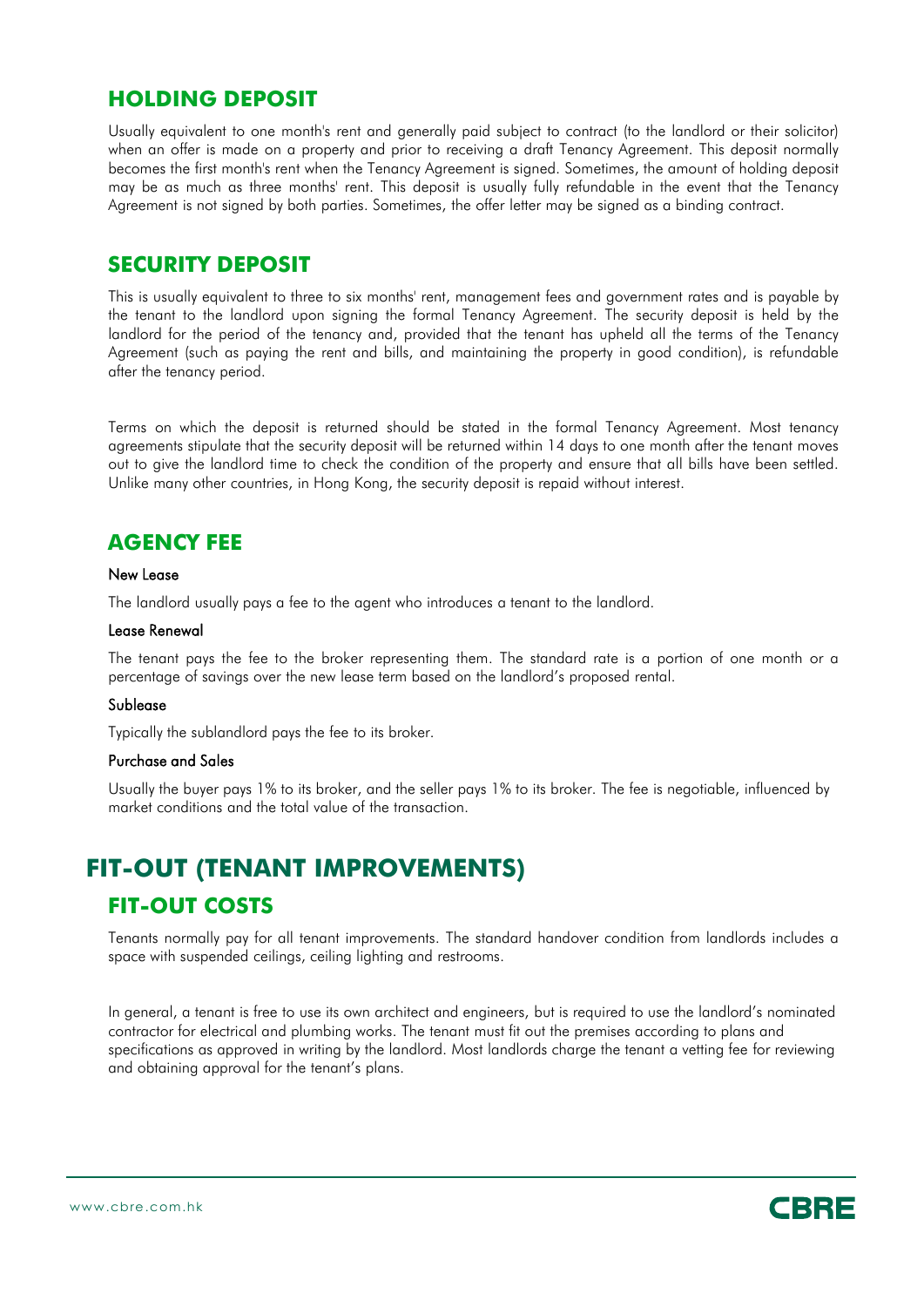For tenant-paid improvements at move-in and during occupancy, the landlord charges handling fees, typically 10% of the price quoted by nominated contractors for carrying out electrical, plumbing, air conditioning, and fire prevention maintenance work.

#### **WIDE RANGE OF FIT-OUT COSTS**

Fit-out costs are typically quoted and assessed on the net square footage of the space. Ranges shown below include design, engineering fees and furniture but exclude IT cabling.

- Base level: HK\$600–800 per square foot net (basic specifications to suit trading companies)
- Enhanced: HK\$800–1,200 per square foot net
- Finance/Law Firms: HK\$1,200–1,700 per square foot net
- Very High-End: Over HK\$1,700 per square foot net.

#### **REINSTATEMENT (RESTORATION)**

The lease agreement generally requires tenants to restore the property to its original handover condition. Reinstatement costs for Class A or Prime buildings normally range from HK\$120–200 per sq. ft. net.

## **OTHER LEASE PROVISIONS**

#### **LEASE PREPARATION**

Typically the landlord's solicitors prepare the lease agreement using fairly standard terms and conditions.

#### **OPTION TO EXPAND**

This is negotiable but uncommon. A right of first refusal is more typical, although often only available to larger tenants. When a new space becomes available, the landlord will give written notice to the tenant with a right of first refusal over that space, and the tenant typically has between 15 days and three months to accept that right.

#### **SUBLETTING**

Large tenants normally find it easier to secure sublet rights than small tenants. If a landlord agrees to grant a sublet right, the maximum sublet size is specified in the tenancy agreement. The market standard is 20–30% of the total floor area.

#### **LATE DELIVERY BY LANDLORD**

The commencement date of the lease term is typically subject to availability.

#### **HOLDOVER BY TENANT**

There are no holdover rights for tenants. In some circumstances, a holdover period can be negotiated at a premium rent, although tenants should not rely on this.

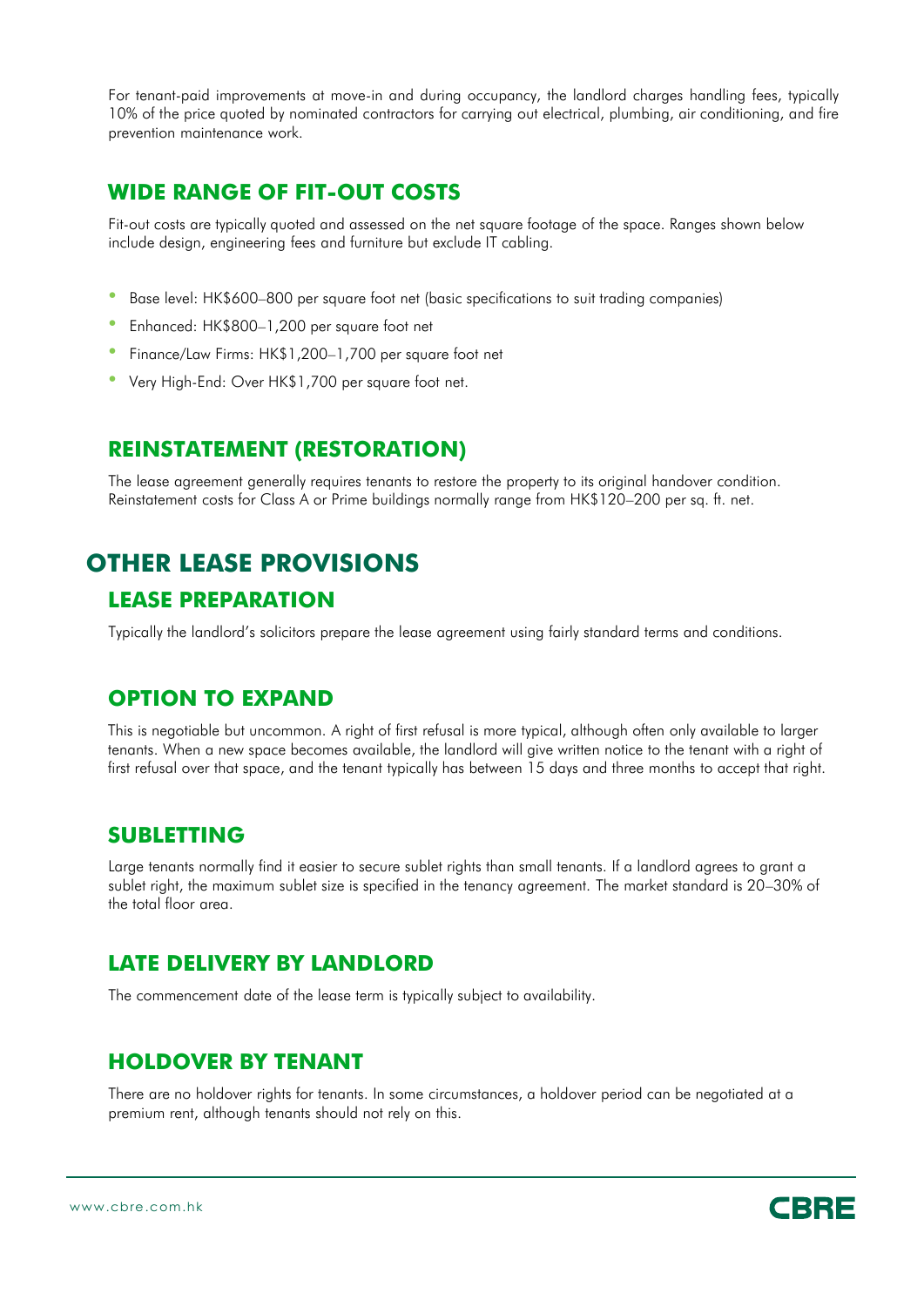#### **SIGNAGE AND NAMING OF BUILDING**

Signage and naming rights depend on the area leased and are subject to availability.

## **CBRE NOTICE**

© 2018 CBRE Limited. All materials presented in this Guide are under copyright and proprietary to CBRE and for information purpose only. Information herein is prepared based on sources which CBRE believes to be reliable but which we have not verified its accuracy and make no guarantee, warranty or representation about it. Where applicable, readers should seek professional advice in verifying the accuracy of the information herein. CBRE shall not be liable for any loss, cost or expense incurred or arising in connection with any person using or relying on the information in this Guide.